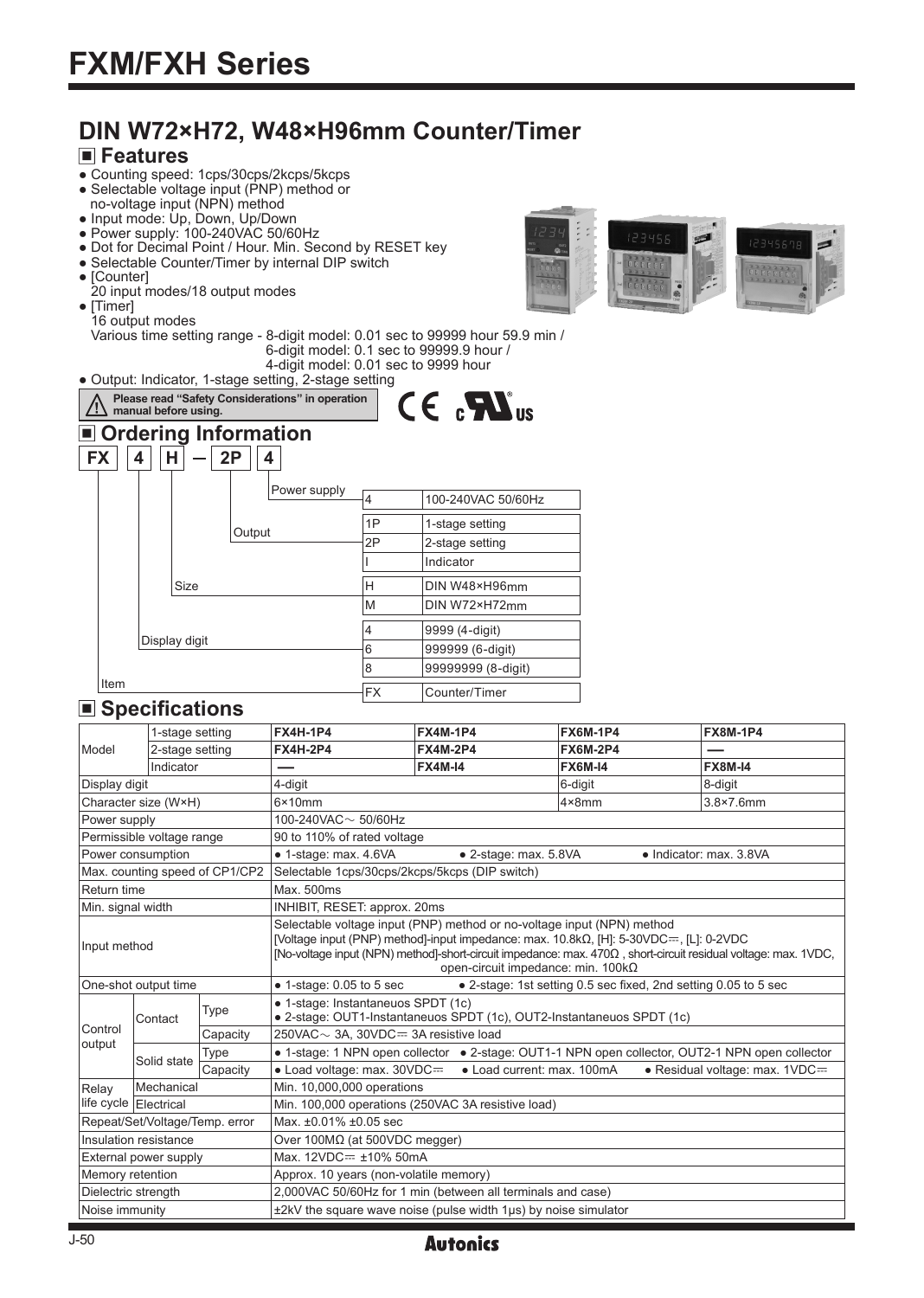## **Specifications**

| $\Box$ opcomounding                                                                               |                 |                                                                                    |                                                                                                |                 |                 | (A)<br>Photoelectric |                      |
|---------------------------------------------------------------------------------------------------|-----------------|------------------------------------------------------------------------------------|------------------------------------------------------------------------------------------------|-----------------|-----------------|----------------------|----------------------|
|                                                                                                   | 1-stage setting | <b>FX4H-1P4</b>                                                                    | <b>FX4M-1P4</b>                                                                                | <b>FX6M-1P4</b> | <b>FX8M-1P4</b> |                      | Sensors              |
| Model                                                                                             | 2-stage setting | FX4H-2P4                                                                           | <b>FX4M-2P4</b>                                                                                | <b>FX6M-2P4</b> |                 |                      | (B)                  |
|                                                                                                   | Indicator       |                                                                                    | <b>FX4M-14</b>                                                                                 | <b>FX6M-14</b>  | <b>FX8M-14</b>  |                      | Fiber<br>Optic       |
|                                                                                                   | Mechanical      |                                                                                    | 0.75mm amplitude at frequency 10 to 55Hz (for 1 min) in each X, Y, Z direction for 1 hour      |                 |                 |                      | Sensors              |
| Vibration                                                                                         | Malfunction     |                                                                                    | 0.5mm amplitude at frequency 10 to 55Hz (for 1 min) in each $X, Y, Z$ direction for 10 minutes |                 |                 |                      | (C)                  |
| $300$ m/s <sup>2</sup> (approx. 30G) in each X, Y, Z direction for 3 times<br>Mechanical<br>Shock |                 |                                                                                    | Door/Area<br>Sensors                                                                           |                 |                 |                      |                      |
|                                                                                                   | Malfunction     | $100$ m/s <sup>2</sup> (approx. 10G) in each X, Y, Z direction for 3 times         |                                                                                                |                 |                 |                      |                      |
| -10 to 55°C, storage: -25 to 65°C<br>Ambient temp.<br>Environ-                                    |                 |                                                                                    |                                                                                                | (D)             |                 |                      |                      |
| lment                                                                                             | Ambient humi.   | 35 to 85%RH, storage: 35 to 85%RH                                                  |                                                                                                |                 |                 |                      | Proximity<br>Sensors |
| <b>Protection structure</b>                                                                       |                 | IP20 (front part, IEC standard)                                                    |                                                                                                |                 |                 |                      |                      |
| Approval                                                                                          |                 | ICE . <b>™</b> us                                                                  |                                                                                                |                 |                 |                      | (E)<br>Pressure      |
|                                                                                                   | 1-stage setting |                                                                                    | Approx. 245q (approx. 180q)                                                                    |                 |                 |                      | Sensors              |
| Weight <sup>*1</sup><br>2-stage setting<br>Approx. 265g (approx. 200g)                            |                 |                                                                                    |                                                                                                |                 |                 |                      |                      |
|                                                                                                   | Indicator       | Approx. 225q (approx. 160q)                                                        |                                                                                                |                 |                 | (F)<br>Rotary        |                      |
|                                                                                                   |                 | NM All TELL としょうかい しゅうしょし はんこうしょうけい こうかい こうていしょう しょうしょうせい こうしょうしょう しょうしょう しょうしょうけい |                                                                                                |                 |                 |                      | Encoders             |

※1: The weight includes packaging. The weight in parenthesis is for unit only. ※Environment resistance is rated at no freezing or condensation.

## **Connections**









**(G) Connectors/ Connector Cables/ Sensor Distribution Boxes/Sockets** 

**(A)** 

**(H) Temperature Controllers**

**(I) SSRs / Power Controllers**

**(M) Tacho / Speed / Pulse Meters** 

**(O) Sensor Controllers** 

**(P) Switching Mode Power Supplies** 

**(Q) Stepper Motors & Drivers & Controllers**

**(R) Graphic/ Logic Panels**

**(S) Field Network Devices**

**(T) Software**

※INHIBIT: In case of timer mode, this terminal is for time hold. (voltage input (PNP): connect with 12VDC, no-voltage input (NPN): connect with 0VDC)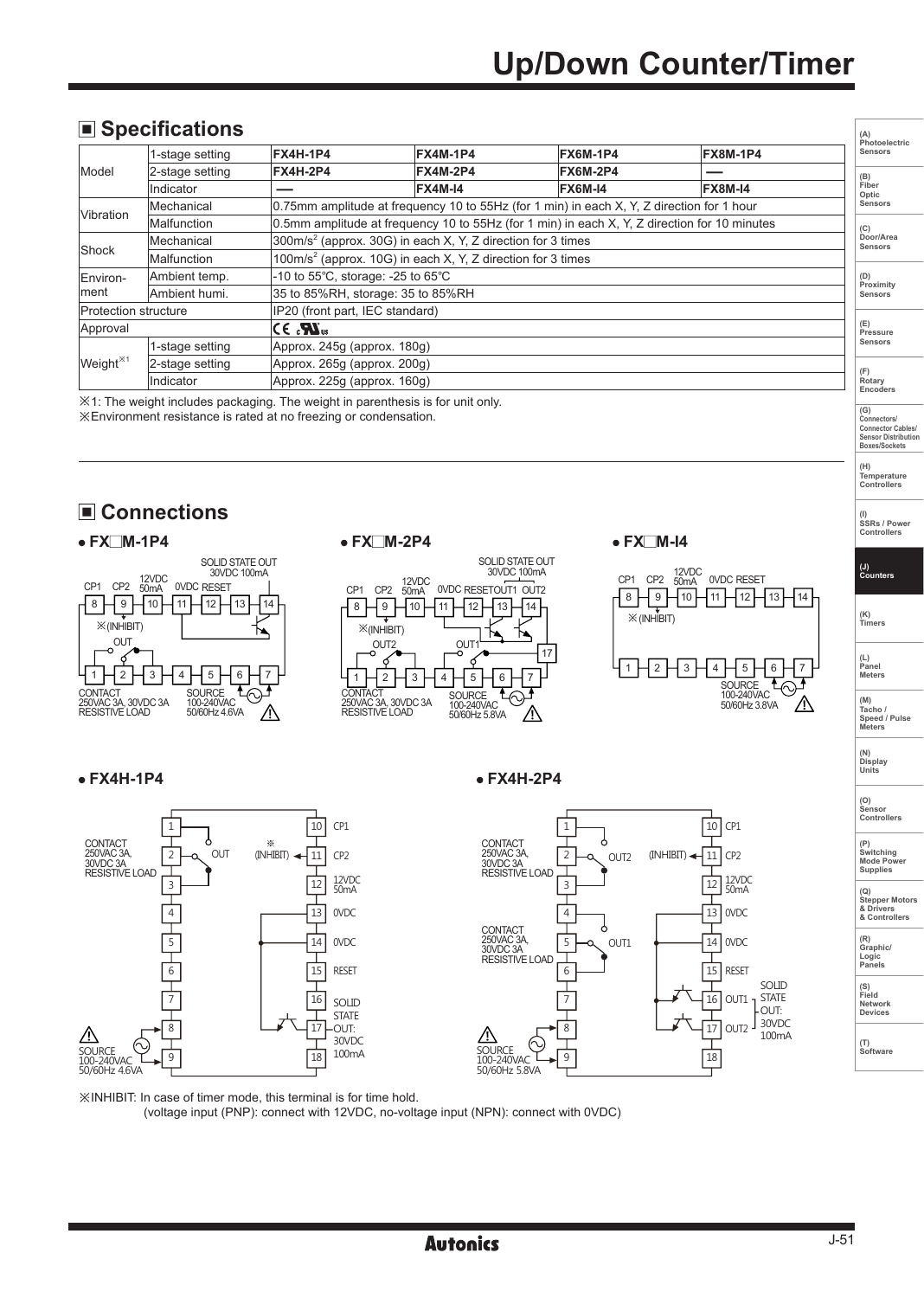## $\blacksquare$  Dimensions (unit: mm)



### **FXH Series**

#### **FXH Series**





Counter/Timer

## **Input Connections**

#### **Voltage input (PNP)**

**● Solid-state input (standard sensor: PNP output type sensor)**



※CP1, CP2 (INHIBIT), RESET input part

※  $+12V$   $+12V$ Inner circuit 10.8kΩ  $\Big|$ <sub>Dlue</sub>  $\Big|$   $\leq$  10.8kΩ <sup>0V</sup> <del>− ○ ○ ▷ ○</del> <sup>ov</sup> (PNP output) (PNP open collector output)





4 5

# **No-voltage input (NPN)**

**● Solid-state input (standard sensor: NPN output type sensor)**





J-52

## **Autonics**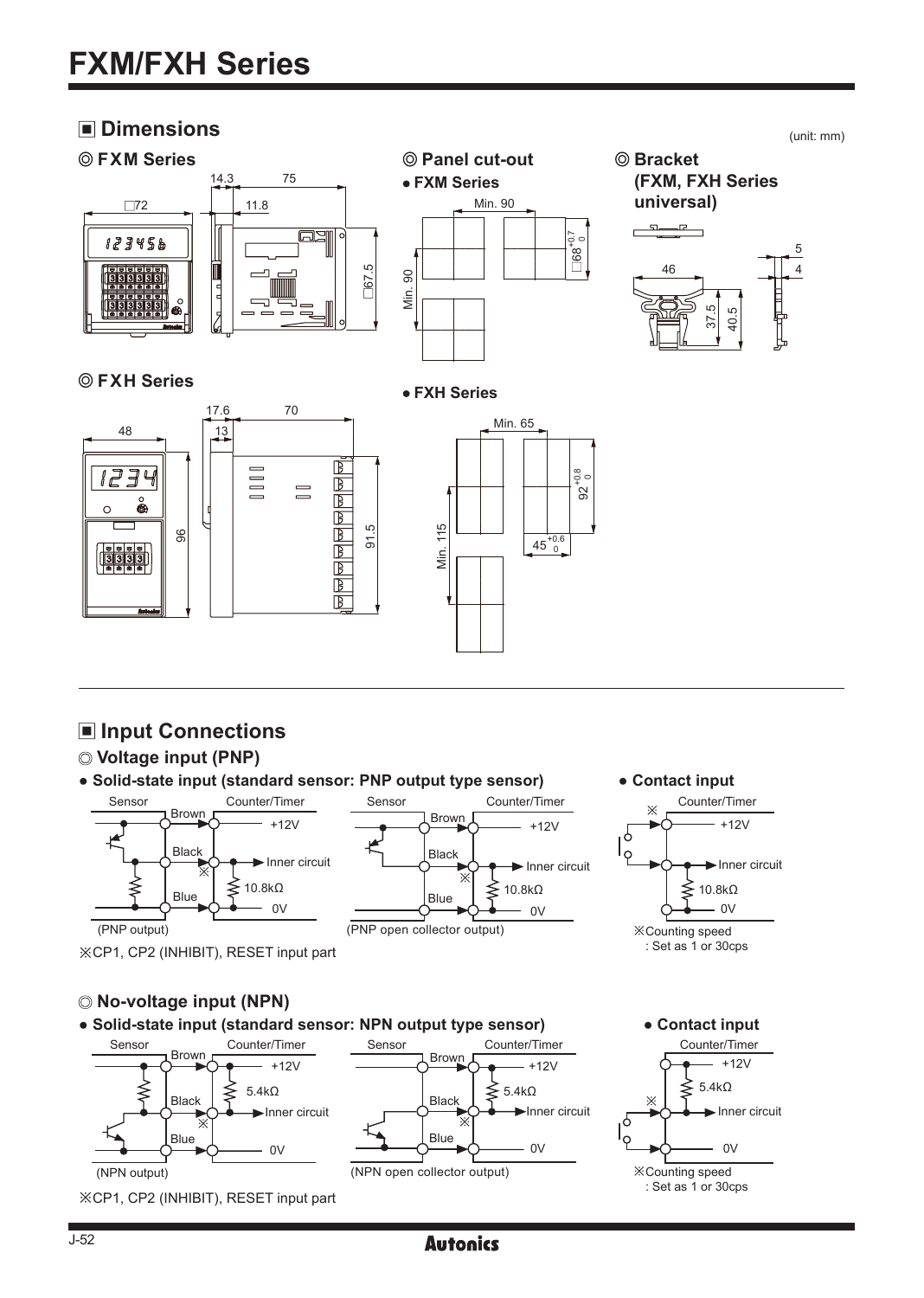## **Input & Output Connections**

 **When operation load by sensor power**



• The sum of operating current capacity of load 1 and sensor should not be over external power capacity (50mA).

 **When operating load by external power**



- The capacity of load 1 should not be over transistor switching capacity (max. 30VDC, 100mA)
- Do not supply the reverse polarity power. ※when using inductive load (relay, etc.), connector surge absorber at both ends of the load 1

#### **How to count by external power supply**

This unit starts to count when [H] (5-30VDC) is applied at CP1 or CP2 after selecting PNP.



#### **Using 2 counters with one sensor**

Please connect as the power of sensor is supplied from only one of counters and design input logic with same way.



**(A) Photoelectric Sensors (B) Fiber**

**Optic Sensors (C) Door/Area Sensors**

**(D) Proximity**

**Sensors** 

**(E) Pressure Sensors** 

**(F) Rotary Encoders** 

**(G) Connectors/ Connector Cables/ Sensor Distribution Boxes/Sockets** 

**(H) Temperature Controllers**

**(I) SSRs / Power Controllers**

**(J) Counters**

**(K) Timers**

**(L) Panel Meters** 

**(M) Tacho / Speed / Pulse Meters** 

**(N) Display Units**

**(O) Sensor Controllers** 

**(P) Switching Mode Power Supplies** 

**(Q) Stepper Motors & Drivers & Controllers**

**(R) Graphic/ Logic Panels**

**(S) Field**

**Network Devices**

**(T) Software**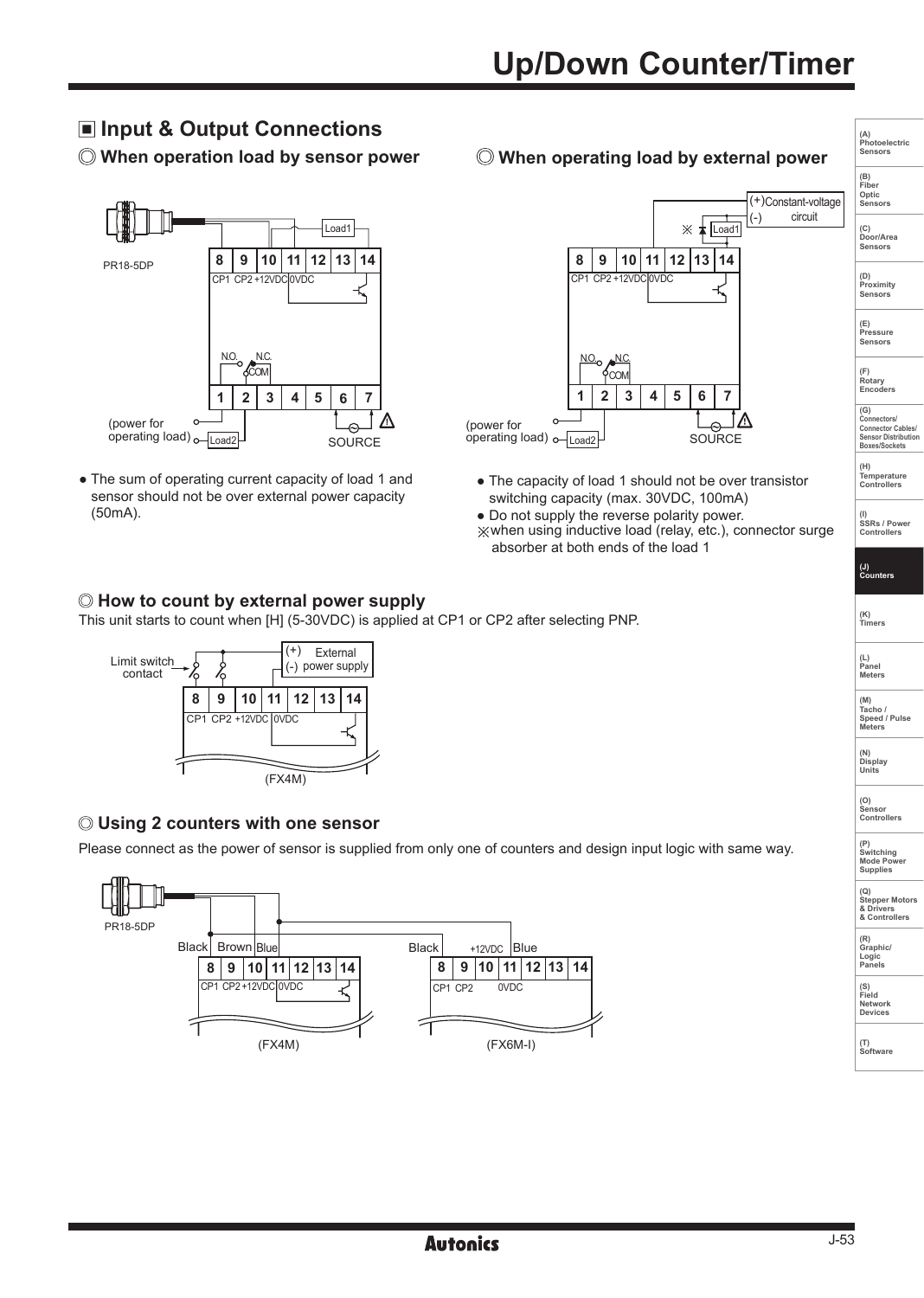## $\blacksquare$  **DIP Switch Setting**

#### **FXM Series**







※1: Only 2-stage setting model has no. 8 of SW1. ※2: Indicator model does not have no. 5, 6, 7, 8 of SW1.

• Input logic<br>(CP1, CP2, INHIBIT, RESET input)

| SW <sub>2</sub> |                  | Function                         |
|-----------------|------------------|----------------------------------|
|                 | ON [<br>OFF      | <b>NPN</b><br>(no-voltage input) |
|                 | ΟN<br><b>OFF</b> | <b>PNP</b><br>(voltage input)    |

| SW <sub>2</sub> |           | Function     |
|-----------------|-----------|--------------|
|                 | ON<br>OFF | Counter mode |
|                 | OFF       | Timer mode   |

### • Max. counting speed (counter)

| SW <sub>2</sub> | 32<br>ON<br><b>OFF</b> | 32<br>ON<br>OFF <b>I</b> | 32<br>ON [<br>Ш<br>OFF | 32<br>ON<br><b>OFF</b> |
|-----------------|------------------------|--------------------------|------------------------|------------------------|
| Function        | 1 <sub>cps</sub>       | 30cps                    | 2kcps                  | 5 <sub>kcps</sub>      |

### **Counter/Timer Up/Down mode Memory backup**

| SW <sub>2</sub> |                   | Function            |
|-----------------|-------------------|---------------------|
| Б               | $\frac{ON}{OFF}$  | No memory<br>backup |
|                 | ON <sub>OFF</sub> | Memory<br>backup    |

| SW <sub>1</sub> |           | Function  |
|-----------------|-----------|-----------|
|                 | ON<br>OFF | Down mode |
|                 | ON<br>OFF | Up mode   |

| SW <sub>1</sub>               | 4-digit                     | 6-digit                       | 8-digit                                 |
|-------------------------------|-----------------------------|-------------------------------|-----------------------------------------|
| 321<br>$ON\Gamma$<br>OFF III  | 99.99sec                    | 99999.9sec                    | 999999.99sec                            |
| 321<br>ON <sub>OFF</sub>      | 999.9sec                    | 999999sec                     | 9999999.9sec                            |
| 321<br>$ON \Gamma$<br>OFFIT   | 9999sec                     | 99 <sub>min</sub><br>59.99sec | 99999999sec                             |
| 321<br>$\frac{ON}{OFF}$       | 99 <sub>min</sub><br>59sec  | 999min<br>59.9sec             | 99999min<br>59.9sec                     |
| 321<br>ON<br>OFF <sup>I</sup> | 999.9min                    | 99999.9min                    | 9999999.9min                            |
| 321<br>$\frac{ON}{OFF}$       | 99hour<br>59 <sub>min</sub> | 99hour<br>59min<br>59sec      | 999hour<br>59 <sub>min</sub><br>59.9sec |
| 321<br>ON<br>OFF              | 999.9hour                   | 9999hour<br>59min             | 9999hour<br>59 <sub>min</sub><br>59sec  |
| 321<br>ONli<br>OFF            | 9999hour                    | 99999.9hour                   | 99999hour<br>59.9min                    |

#### • Time range (timer) **COLOREY 3 CONTENSIST** TIME THE **ONE-Shot output of OUT1**

| SW <sub>1</sub> |            | Function                    |
|-----------------|------------|-----------------------------|
| '8              | ON         | One-shot output of OUT1     |
|                 | ON'<br>OFF | Self-holding output of OUT1 |

※This function is for setting one-shot output (0.5 sec fixed) or self-holding output (until OUT2 turns OFF) of OUT1 at 2-stage setting model.

※Example of output operation mode F



※How to change settings

Power OFF → change settings → power ON → press **RESET** key or input signal (min. 20ms)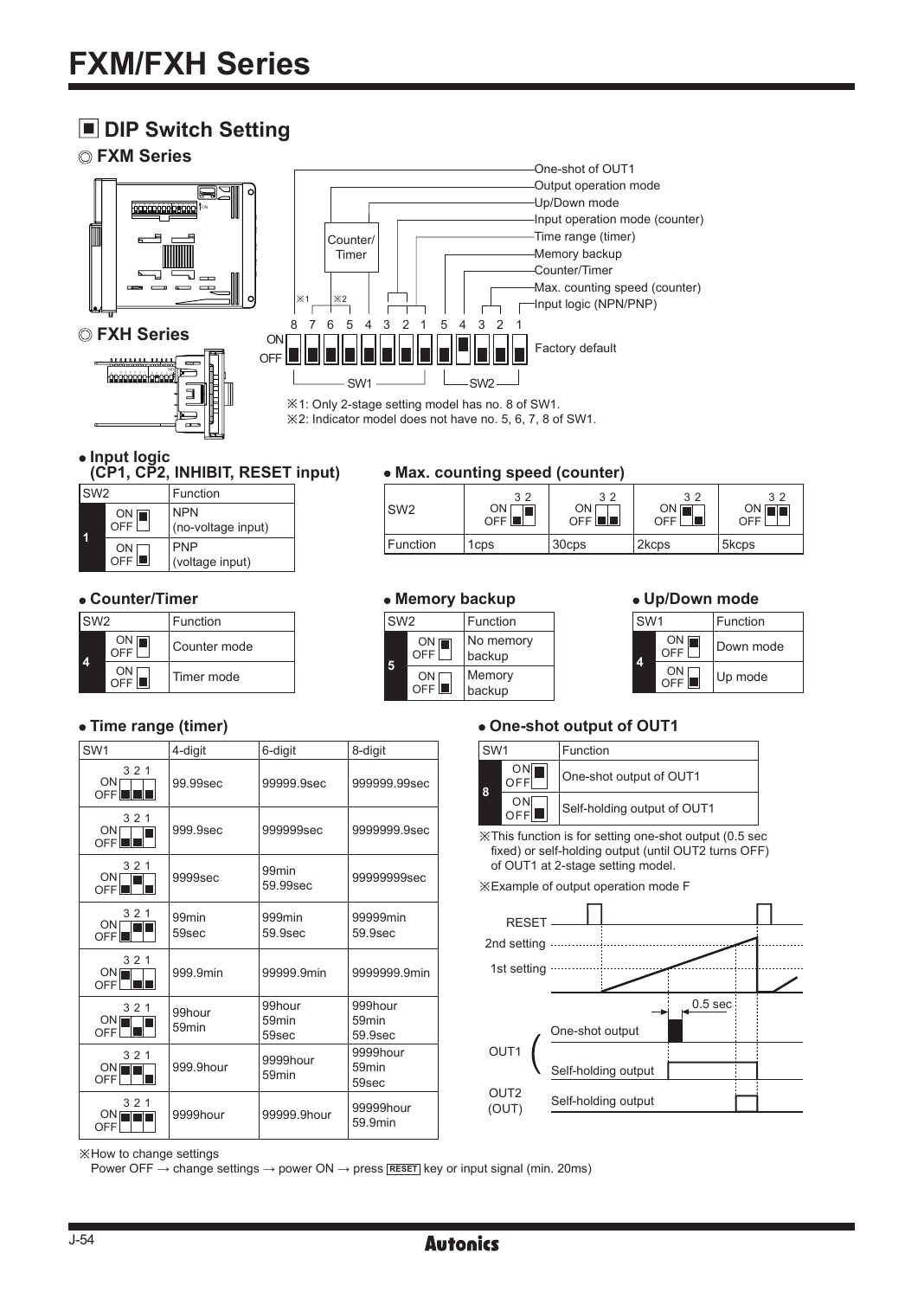# $\blacksquare$  Input Operation Mode (Counter)

| Input mode                           |                                | SW <sub>1</sub>                     | $\Box$ input operation mode (obditter)<br>Voltage input (PNP) method                                                                                 | <b>※CP: Clock Pulse</b><br>No-voltage input (NPN) method      | (A)<br>Photoelectric<br>Sensors                                                        |
|--------------------------------------|--------------------------------|-------------------------------------|------------------------------------------------------------------------------------------------------------------------------------------------------|---------------------------------------------------------------|----------------------------------------------------------------------------------------|
|                                      | Up/                            |                                     | Ħ<br>CP <sub>1</sub>                                                                                                                                 | $\mathbb H$<br>CP <sub>1</sub>                                | (B)<br>Fiber<br>Optic<br>Sensors                                                       |
|                                      | Down-A<br>(command<br>input)   | 3<br>ON<br>$OFF$ $\blacksquare$     | H<br>CP <sub>2</sub><br>3<br>3<br>2<br>Count<br>$\overline{0}$                                                                                       | $CP2$ H<br>Count                                              | (C)<br>Door/Area<br>Sensors                                                            |
|                                      | Up/<br>Down-B                  | 3 <sub>2</sub><br>ON                | H<br>CP <sub>1</sub><br>H<br>CP <sub>2</sub>                                                                                                         | H<br>CP <sub>1</sub><br>CP <sub>2</sub>                       | (D)<br>Proximity<br>Sensors                                                            |
|                                      | (individual<br>input)          | OFF <sup>I</sup>                    | Count 0                                                                                                                                              | Count                                                         | (E)<br>Pressure<br>Sensors                                                             |
| Up<br>mode                           | Up/<br>Down-C                  | 3 <sub>2</sub>                      | H<br>CP <sub>1</sub><br>BBBE<br>$CP2$ <sup>H</sup>                                                                                                   | H<br>CP <sub>1</sub><br><b>BBE</b><br>H                       | (F)<br>Rotary<br>Encoders                                                              |
| $\overline{4}$<br>ON<br>OFF          | (phase<br>difference<br>input) | ON <sub>I</sub><br>TП<br><b>OFF</b> | 3<br>3<br>$\overline{2}$<br>2<br>$\overline{2}$<br>Count<br>$\Omega$                                                                                 | CP <sub>2</sub><br>3<br>$\overline{2}$<br>2<br>2<br>Count     | (G)<br>Connectors/<br>Connector Cables/<br><b>Sensor Distribution</b><br>Boxes/Sockets |
|                                      |                                |                                     | H.<br>CP <sub>1</sub><br>$CP2$ <sup>H</sup>                                                                                                          | H<br>CP <sub>1</sub><br>븬<br>CP <sub>2</sub>                  | (H)<br>Temperature<br>Controllers                                                      |
|                                      | Up                             | 3 <sub>2</sub>                      | No counting<br>5<br>$\mathsf 3$<br>$\overline{2}$<br>Count<br>$\overline{0}$                                                                         | No counting<br>5<br>3<br>Count<br>0                           | (I)<br>SSRs / Power<br>Controllers                                                     |
|                                      | (adding<br>input)              | ON <sub>I</sub><br>OFF              | No counting<br>H<br>CP <sub>1</sub>                                                                                                                  | Η<br>CP <sub>1</sub><br>No counting                           | (J)<br>Counters                                                                        |
|                                      |                                |                                     | $CP2$ <sup>H</sup><br>2                                                                                                                              | CP <sub>2</sub>                                               | (K)<br>Timers                                                                          |
|                                      |                                |                                     | Count<br>1<br>0 <sub>r</sub>                                                                                                                         | 2<br>Count<br>0                                               | (L)<br>Panel<br>Meters                                                                 |
|                                      | Up/<br>Down-D                  | 3 <sub>2</sub><br>ON <sub>[</sub>   | $CP1$ <sup>H</sup><br>$CP2$ <sup>H</sup>                                                                                                             | CP <sub>1</sub><br>н<br>CP <sub>2</sub>                       | (M)<br>Tacho /<br>Speed / Pulse                                                        |
|                                      | (command<br>input)             | OFF III                             | n<br>n-1<br>Count<br>n-2<br>$n-2$<br>0                                                                                                               | n-1<br>Count<br>0                                             | Meters<br>(N)<br>Display<br>Units                                                      |
|                                      | Up/<br>Down-E                  | 3 <sub>2</sub>                      | Ħ<br>CP <sub>1</sub><br>$CP2$ <sup>H</sup>                                                                                                           | CP <sub>1</sub><br>$CP2$ $\frac{H}{L}$                        | (O)<br>Sensor<br>Controllers                                                           |
|                                      | (individual<br>input)          | <b>ON</b><br>П<br>OFF <sup>I</sup>  | Count<br>0                                                                                                                                           | n<br>Count<br>0                                               | (P)<br>Switching<br>Mode Power<br>Supplies                                             |
| Down<br>mode                         | Up/<br>Down-F                  | 3 <sub>2</sub>                      | CP1 <sup>H</sup><br><b>BBBB</b><br><b>HTH</b>                                                                                                        | н<br>CP <sub>1</sub><br><b>BBBB</b><br>H<br>н                 | (Q)<br>Stepper Motors<br>& Drivers<br>& Controllers                                    |
| 4<br>ON<br>$\overline{\mathsf{OFF}}$ | (phase<br>difference<br>input) | ON [<br>58<br>OFF                   | $CP2$ $L$<br>n<br>n-1<br>n-1<br>Count<br>$n-2$<br>0                                                                                                  | CP <sub>2</sub><br>n-1<br>Count<br>0                          | (R)<br>Graphic/<br>Logic<br>Panels                                                     |
|                                      |                                |                                     | Ţ<br>CP <sub>1</sub><br>ਜ<br>€                                                                                                                       | Ħ<br>CP <sub>1</sub><br>⊾                                     | (S)<br>Field<br>Network<br>Devices                                                     |
|                                      |                                |                                     | $CP2$ <sup>H</sup><br>No counting<br>$n_i$<br>$n-1$<br>$n-2$<br>$n-3$                                                                                | CP2 <sub>1</sub><br>No counting<br>n<br>n-1 i<br>n-2<br>$n-3$ | (T)<br>Software                                                                        |
|                                      | Down<br>(subtracting           | 3 <sub>2</sub><br><b>ON</b>         | Count<br>n-5<br>0<br>No counting<br>CP <sub>1</sub>                                                                                                  | Count<br>CP <sub>1</sub>                                      |                                                                                        |
|                                      | input)                         | OFF                                 | $CP2$ <sup>H</sup>                                                                                                                                   | No counting<br>CP <sub>2</sub>                                |                                                                                        |
|                                      |                                |                                     | n<br>n-1<br>$n-2$<br>n-3<br>Count<br>$n-4$                                                                                                           | $n-2$<br>Count                                                |                                                                                        |
|                                      |                                |                                     | 0<br>XA: over min. signal width, B: over than 1/2 of min. signal width. If the signal is smaller than these width, it may cause counting error (±1). | 0                                                             |                                                                                        |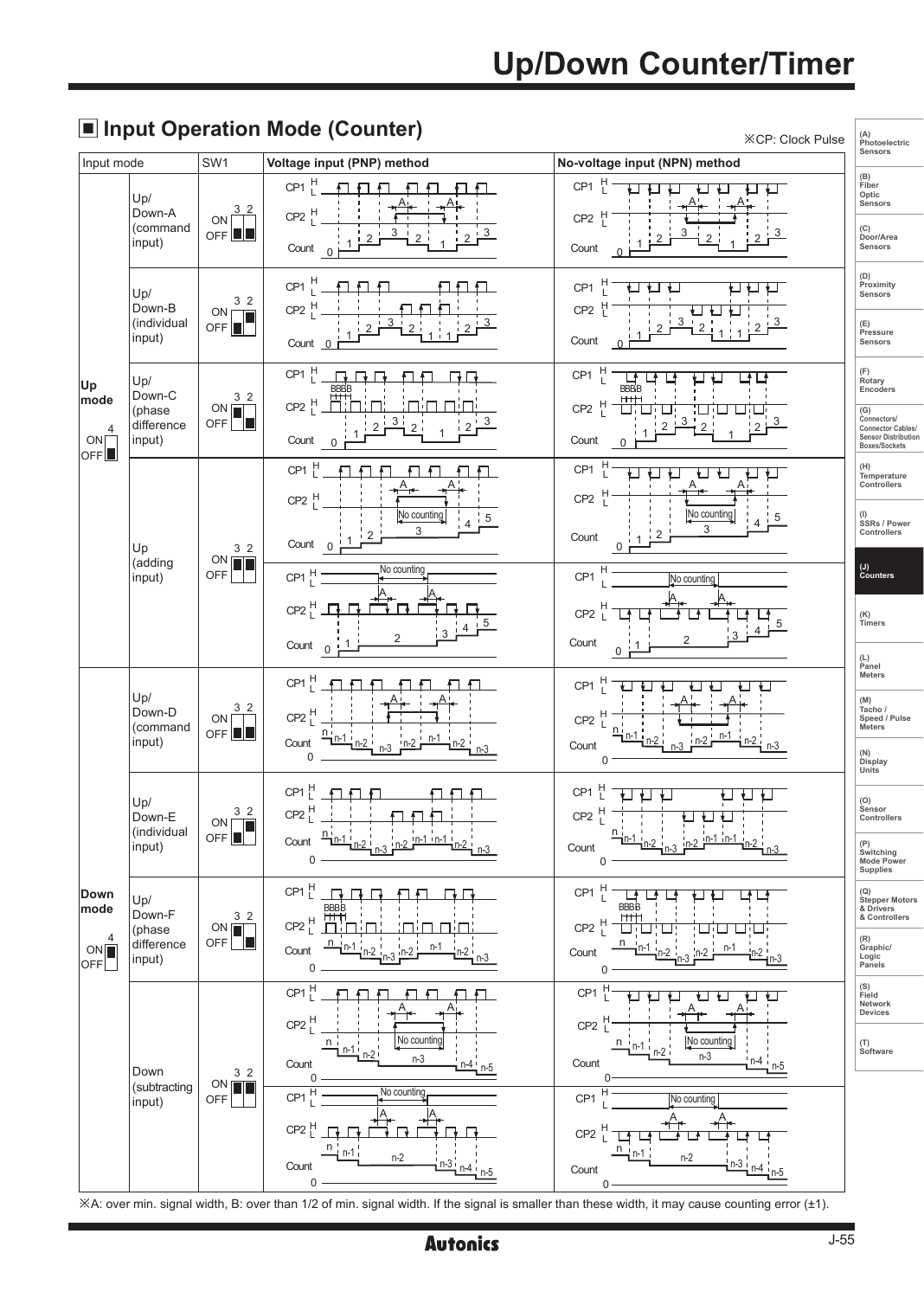## **Output Operation Mode**

|                                                                   | One-shot output of OUT2<br>$(0.05$ to $5$ sec)                                                                | -Self-holding output<br>One-shot output of OUT1<br>$(0.5 \text{ sec fixed})$                                 | ← Self-holding output                                                                                                                                                                                                                                                                                                                                             |
|-------------------------------------------------------------------|---------------------------------------------------------------------------------------------------------------|--------------------------------------------------------------------------------------------------------------|-------------------------------------------------------------------------------------------------------------------------------------------------------------------------------------------------------------------------------------------------------------------------------------------------------------------------------------------------------------------|
| Output<br>mode                                                    | ON <sub>Γ</sub><br>Up mode<br>OFF <sup>L</sup>                                                                | ON <sub>OFF</sub><br>Down mode                                                                               | Operation                                                                                                                                                                                                                                                                                                                                                         |
| (SW1)                                                             | Up, Up/Down-A, B, C                                                                                           | Down, Up/Down-D, E, F                                                                                        |                                                                                                                                                                                                                                                                                                                                                                   |
| F<br>765<br>$ON$ $\Box$<br>OFF <b>IEE</b>                         | RESET $\vdash$<br>2nd setting<br>1st setting<br>OUT <sub>1</sub><br>OUT <sub>2</sub><br>(OUT)                 | RESET $\vdash$<br>2nd setting<br>1st setting<br>OUT1<br>OUT <sub>2</sub><br>(OUT)                            | After count-up, counting display value increases<br>or decreases until reset signal input is applied<br>and self-holding output is maintained.                                                                                                                                                                                                                    |
| N<br>765<br>ON <b>I</b><br>OFF <sup>III</sup>                     | <b>RESET</b><br>2nd setting<br>1st setting<br>$\Omega$<br>OUT1<br>OUT <sub>2</sub><br>(OUT)                   | <b>RESET</b><br>2nd setting<br>1st setting<br>OUT <sub>1</sub><br>OUT <sub>2</sub><br>(OUT)                  | After count-up, counting display value and self-<br>holding output are maintained until reset signal<br>input is applied.                                                                                                                                                                                                                                         |
| c<br>765<br>OFF                                                   | RESET _<br>2nd setting<br>1st setting<br>OUT <sub>1</sub><br>OUT <sub>2</sub><br>(OUT)                        | <b>RESET</b><br>2nd setting<br>1st setting<br>OUT <sub>1</sub><br>OUT <sub>2</sub><br>(OUT)                  | When count-up, counting display value is reset<br>and it counts simultaneously.<br>Self-holding output of OUT1 turns OFF after one-<br>shot output time of OUT2.<br>One-shot output time of OUT1 is regardless of<br>OUT2 output.                                                                                                                                 |
| $\mathbb{R}$<br>765<br>ON <sub>Γ</sub><br>OFF                     | <b>RESET</b><br>2nd setting<br>1st setting<br>OUT1<br>OUT <sub>2</sub><br>(OUT)                               | <b>RESET</b><br>2nd setting<br>1st setting<br>0<br>OUT <sub>1</sub><br>OUT <sub>2</sub><br>(OUT)             | After count-up, counting display value is reset<br>after one-shot output time of OUT2 and it counts<br>simultaneously. Self-holding output of OUT1 turns<br>OFF after one-shot output time of OUT2.<br>One-shot output time of OUT1 is regardless of<br>OUT2 output.                                                                                              |
| K<br>765<br>ON <b>I</b><br>OFF                                    | RESET _<br>2nd setting<br>1st setting<br>U<br>OUT <sub>1</sub><br>OUT <sub>2</sub><br>(OUT)                   | <b>RESET</b><br>п<br>2nd setting<br>1st setting<br>$\Omega$<br>OUT <sub>1</sub><br>OUT <sub>2</sub><br>(OUT) | After count-up, counting display value increases<br>or decreases until reset signal input is applied.<br>Self-holding output of OUT1 turns OFF after one-<br>shot output time of OUT2.<br>One-shot output time of OUT1 is regardless of<br>OUT2 output.                                                                                                           |
| P<br>765<br>ON <b>THE</b><br>OFF $\square$                        | RESET <sub>L</sub><br>2nd setting<br>1st setting<br>$\Omega$<br>OUT <sub>1</sub><br>OUT <sub>2</sub><br>(OUT) | RESET L<br>2nd setting<br>1st setting<br>U<br>OUT1<br>OUT <sub>2</sub><br>(OUT)                              | After count-up, counting display value<br>is maintained while OUT2 output is ON.<br>Counting value is internally reset and it counts<br>simultaneously. When OUT2 output is OFF,<br>displays counting value while OUT2 output is ON,<br>and it increases or decreases. Self-holding output<br>of OUT1 turns OFF after one-shot output time of<br>OUT <sub>2</sub> |
| Q<br>765<br>ON <b>I</b><br>OFF                                    | RESET $\vdash$<br>2nd setting<br>1st setting<br>OUT <sub>1</sub><br>OUT <sub>2</sub><br>(OUT)                 | <b>RESET</b><br>2nd setting<br>1st setting<br>OUT <sub>1</sub><br>OUT <sub>2</sub><br>(OUT)                  | After count-up, counting display value increases<br>or decreases during one-shot time of OUT2. Self-<br>holding output of OUT1 turns OFF after one-shot<br>output time of OUT2.<br>One-shot output time of OUT1 is regardless of<br>OUT2 output.                                                                                                                  |
| s<br>Counter                                                      | Up<br>RESET-<br>2nd setting<br>1st setting<br>$\Omega$<br>OUT <sub>1</sub><br>□                               | Down<br><b>RESET</b><br>2nd setting<br>1st setting<br>$\Omega$<br>OUT1<br>н<br>' '                           | • Up. Up/Down-A, B, C input mode<br>: OUT1 output maintains ON when counting<br>display value is larger or equal than 1st setting<br>value. OUT2 output maintains ON when<br>counting display value is larger or equal than                                                                                                                                       |
| mode                                                              | OUT2<br>(OUT)                                                                                                 | OUT2<br>(OUT)                                                                                                | 2nd setting value.                                                                                                                                                                                                                                                                                                                                                |
| 765<br>$\begin{array}{c} \mathsf{ON} \\ \mathsf{OFF} \end{array}$ | Up/Down-A, B, C<br>REST<br>2nd setting<br>1st setting<br>$\Omega$<br>OUT1<br>OUT <sub>2</sub><br>(OUT)        | Up/Down-D, E, F<br>REST<br>2nd setting<br>1st setting<br>OUT1<br>OUT <sub>2</sub><br>(OUT)                   | · Down, Up/Down-D, E, F input mode<br>: OUT1 output maintains ON when counting<br>display value is smaller or equal than 1st<br>setting value. OUT2 output maintains ON<br>when counting display value is smaller or<br>equal than 2nd setting value.                                                                                                             |
| $\boldsymbol{s}$<br>Timer<br>mode<br>765<br>$\frac{ON}{OFF}$      | RESET <sub>-</sub><br>2nd setting<br>1st setting<br>0<br>OUT1<br>OUT <sub>2</sub><br>(OUT)                    | RESET $\vdash$<br>2nd setting<br>1st setting<br>OUT <sub>1</sub><br>OUT <sub>2</sub><br>(OUT)                | OUT1 and OUT2 turns OFF→ON→OFF<br>repeatedly (flicker).                                                                                                                                                                                                                                                                                                           |

※Set one-shot output time by front TIME volume switch.

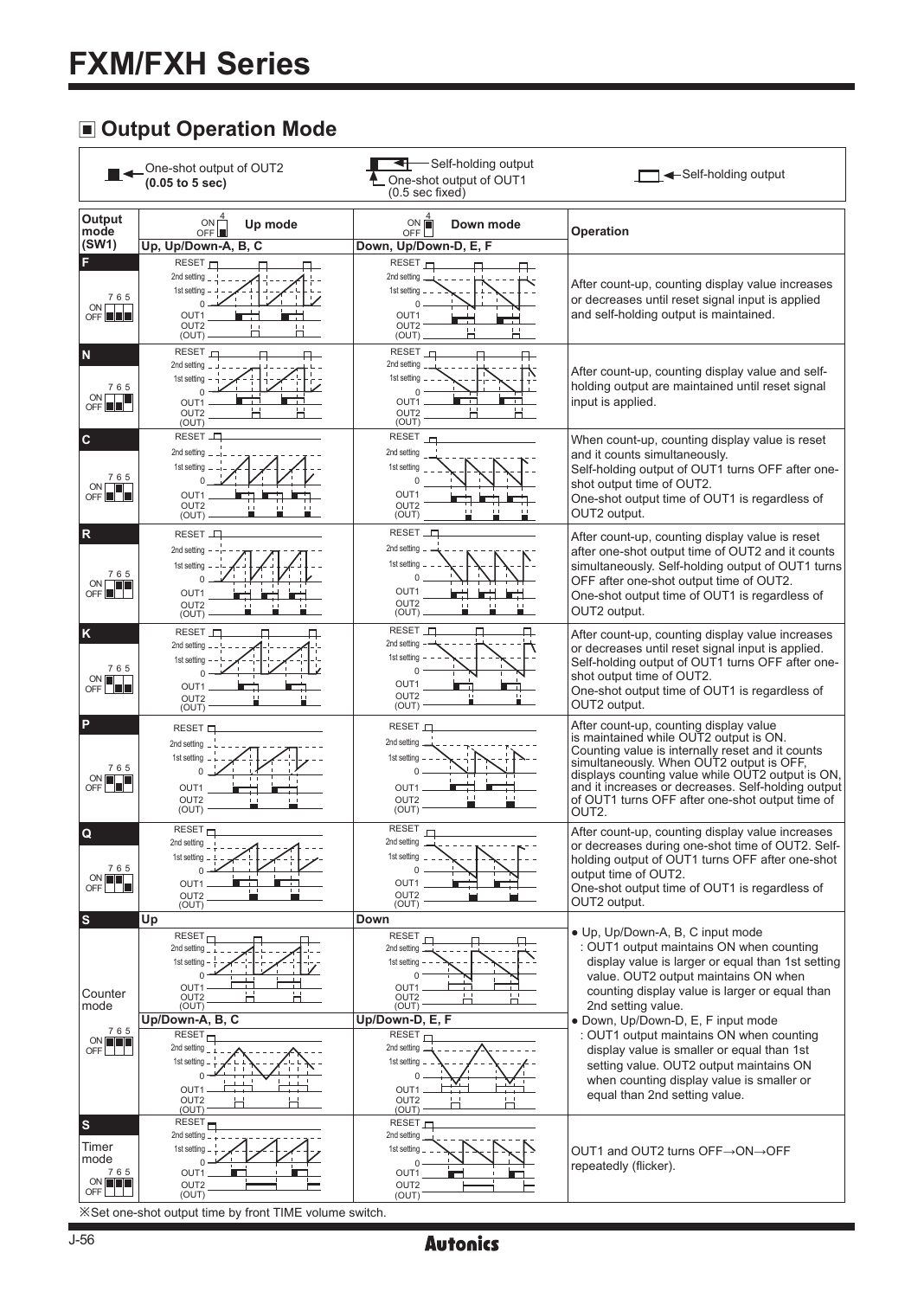# **Up/Down Counter/Timer**



## **Example 2 Error Display and Output Operation**

| Error Display   Error description | Troubleshooting                          |
|-----------------------------------|------------------------------------------|
| $E \cap U$ Setting value is 0.    | Change the setting value anything but 0. |

※When error occurs, the output turns OFF.

※When 1st setting value is set as 0 (zero), OUT1 maintains OFF.

When 2nd setting value is smaller than 1st setting value, 1st setting value is ignored and only OUT2 output operates. ※Indicator model does not have error display function.